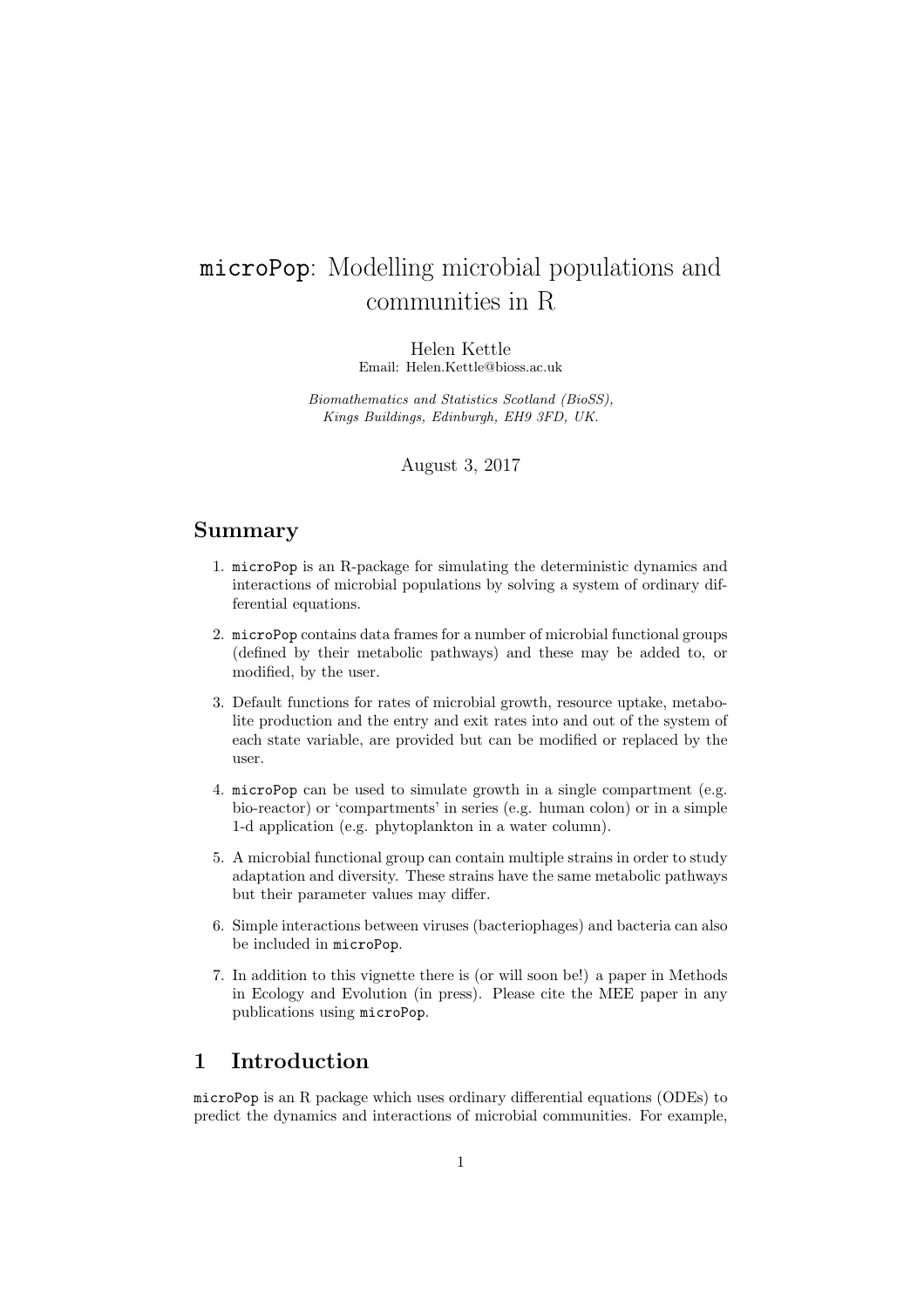the general equations for rates of change of a microbial functional group (MFG), with quantity X, growing on a resource, with quantity  $R$ , at time, t, are given by,

$$
\frac{dX(t)}{dt} = V_X^{in}(t)X(t) + G(t)X(t) - V_X^{out}(t)X(t)
$$
\n(1)

$$
\frac{dR(t)}{dt} = V_R^{in}(t)R(t) - \frac{G(t)X(t)}{Y} - V_R^{out}(t)R(t)
$$
\n(2)

where  $V_i^{in}$  and  $V_i^{out}$  are the inflow and outflow rates of the system (units of inverse time) for microbes  $(i = X)$  and resources  $(i = R)$ .  $G(t)$  is the specific growth rate of microbes on the resource (also units of inverse time) and can be modelled in a variety of ways (see Appendix A). The second term in Eq. 2 is the uptake rate of the resource due to microbial growth where  $Y$  is the yield i.e. the quantity of microbial growth per unit of resource taken up. When there are multiple resources and several microbial groups with multiple strains then Eqs. 1 and 2 expand into a large system with multiple metabolic pathways. This is where microPop is a useful tool. Rather than coding these equations, the user simply gives a description of the system (using data frames, 'resourceSysInfo' and 'microbeSysInfo') and a data frame for each MFG and these equations are constructed and solved by the function microPopModel using the ODE solvers provided by the deSolve package (Soetaert et al., 2010). The output from this function is a list containing two elements - one is the solution to the ODEs i.e. a matrix of the values of the state variables over time (this is called 'solution') and the other is a list containing all of the information used to produce the solution (called 'parms').

Details of a number of MFGs found in the human large intestine (e.g. Bacteroides, Acetogens, Methanogens, Butyrate Producers, Lactate Producers and so on) as described by Kettle et al. (2015); and those found in the rumen (described by Munoz-Tamayo et al. (2016)) are included as data frames in the package and if the user simply wishes to use these MFGs then microPop can be used 'off the shelf'. However, if not, the user can add in any number of other MFGs (by providing a data frame in the correct format or by using a csv file and the R function  $data$ ). Alternatively the user can simply modify the entries in the data frames of the MFGs provided to try out different parameter values etc (information on the format of these data frames is found using  $\text{help(MFG)}$ ) once the microPop library has been loaded in R).

Since microbial growth, resource uptake and production may be modelled in a number of ways, the choices behind microPop's default growth and uptake functions are explained fully in the Appendix. In brief the default functions assume that hydrolysis of polymers is bound up with microbial growth. However, it is also possible to model hydrolysis separately within microPop with some adjustments (e.g. see Section 3.2 on the rumen). Growth on multiple substrates may also be substitutable or essential (this can be defined in microPop within the 'Rtype' category in the MFG data frames) and the equations used in these two cases are described in the Appendix. Growth on essential substrates can be completely determined by stoichiometric ratios such as those used by Munoz-Tamayo et al. (2016) in which microbes are included in the stoichiometries (again see Section 3.2 rumen example). If microbial biomass is not included in the stoichiometries, an estimation for the amount of each metabolic product can be made by subtracting the mass of the new microbial growth from the total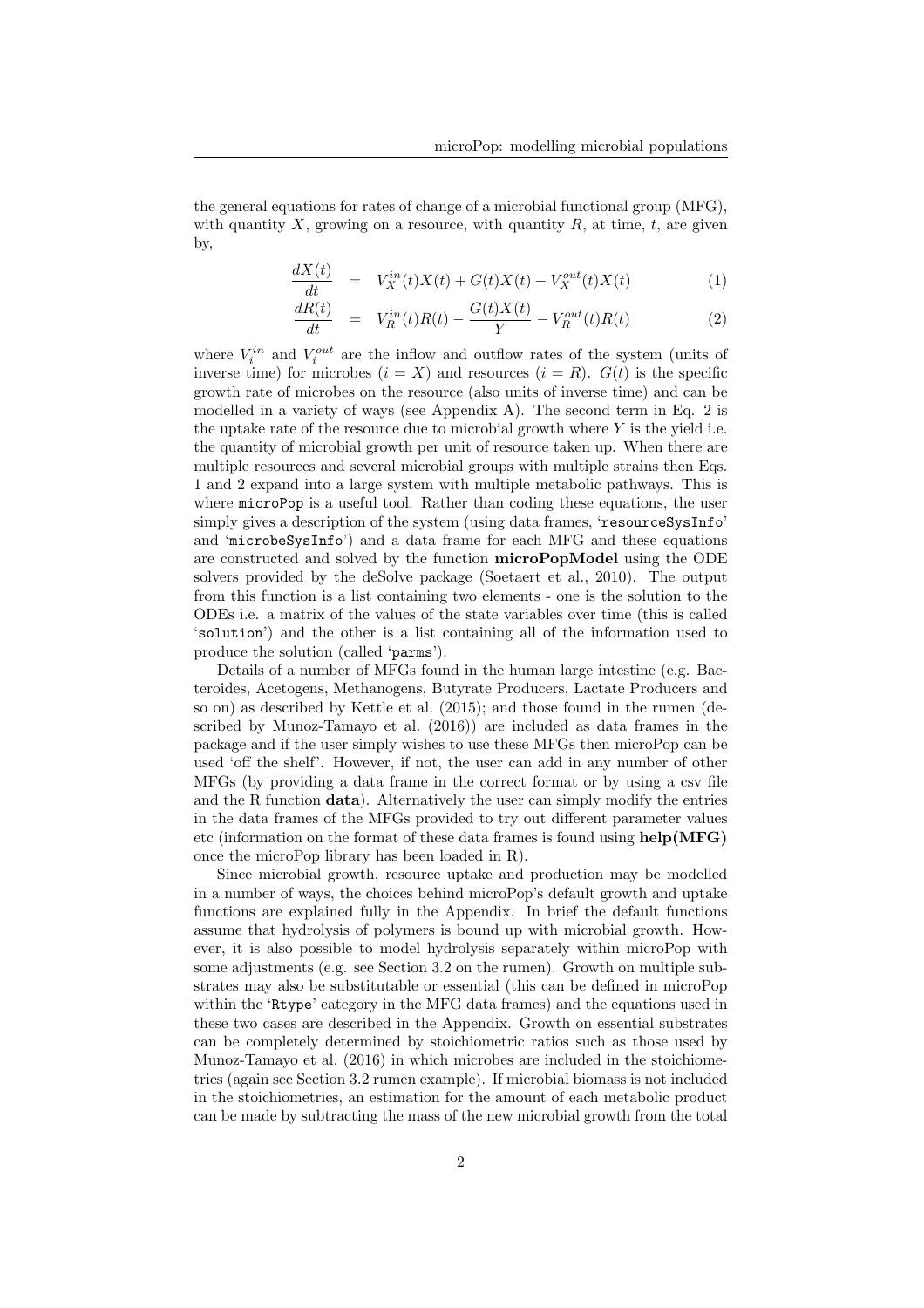substrate uptake and then computing metabolite production using the stoichiometric ratios (the method used by Kettle et al. (2015)). Errors introduced by using this method are briefly discussed in Appendix C.

If water is required for microbial growth or is a by-product of growth then it should be included in the group's data frame (with 'Rtype' of 'Sw') . It will not be used in growth calculations as it is assumed that water will not be limiting. However, when computing the mass available for products (if microbial biomass is not included in the stoichiometry) then the uptake of water or the production of water is needed to balance mass correctly (this is done by using the stoichiometric ratios).

Given the ability to redefine the functions called by the ODE solver, microPop can be applied to a large number of different microbial ecosystems. Although very complex ecosystems with multiple microbial groups and strains may be slow to run in R, we hope that the transparency and flexibility of the code and its accessibility will enable researchers to simulate fairly complex systems without taking on a large computing project.

### 2 Running microPop

After installing the microPop package, the function microPopModel is used to run the simulation. The user need only specify 4 of the input arguments (the others have defaults) these 4 are:

- microbeNames a vector of the names of the microbial groups in your system, e.g. c('Bacteroides','Methanogens').
- times a vector defining the time sequence at which output is required, e.g.  $seq(0,10,0.1)$ .
- resourceSysInfo this is a data frame or the name of a csv file describing the inflow, outflow, start values and molar masses of the substrates and products associated with the microbial groups specified in microbeNames. Use help(resourceSysInfo) for details.
- microbeSysInfo this is a data frame or the name of a csv file describing the inflow, outflow and start values of the microbial groups specified in microbeNames. Use help(microbeSysInfo) for details.

Details of all the input arguments can be found via help(microPopModel). One of the most important input arguments is 'rateFuncs'. MicroPop has been designed to let the user modify/replace every function pertinent to modelling growth, uptake, production, pH dependency etc required to solve the ODEs. These functions are gathered together in a list and this list is entered via 'rateFuncs'. The default versions of these functions (Table 2) are gathered together in a list called 'rateFuncsDefault' and the default input argument is 'rateFuncs=rateFuncsDefault'. If the user wishes to define a new version of a function in this list, e.g. function X (where is X is any of the functions named in the top section of Table 2) then this can be done by defining a new list and a changing function X within that list e.g.

```
'myRateFuncs=rateFuncsDefault'
'myRateFuncs$X=function()'
```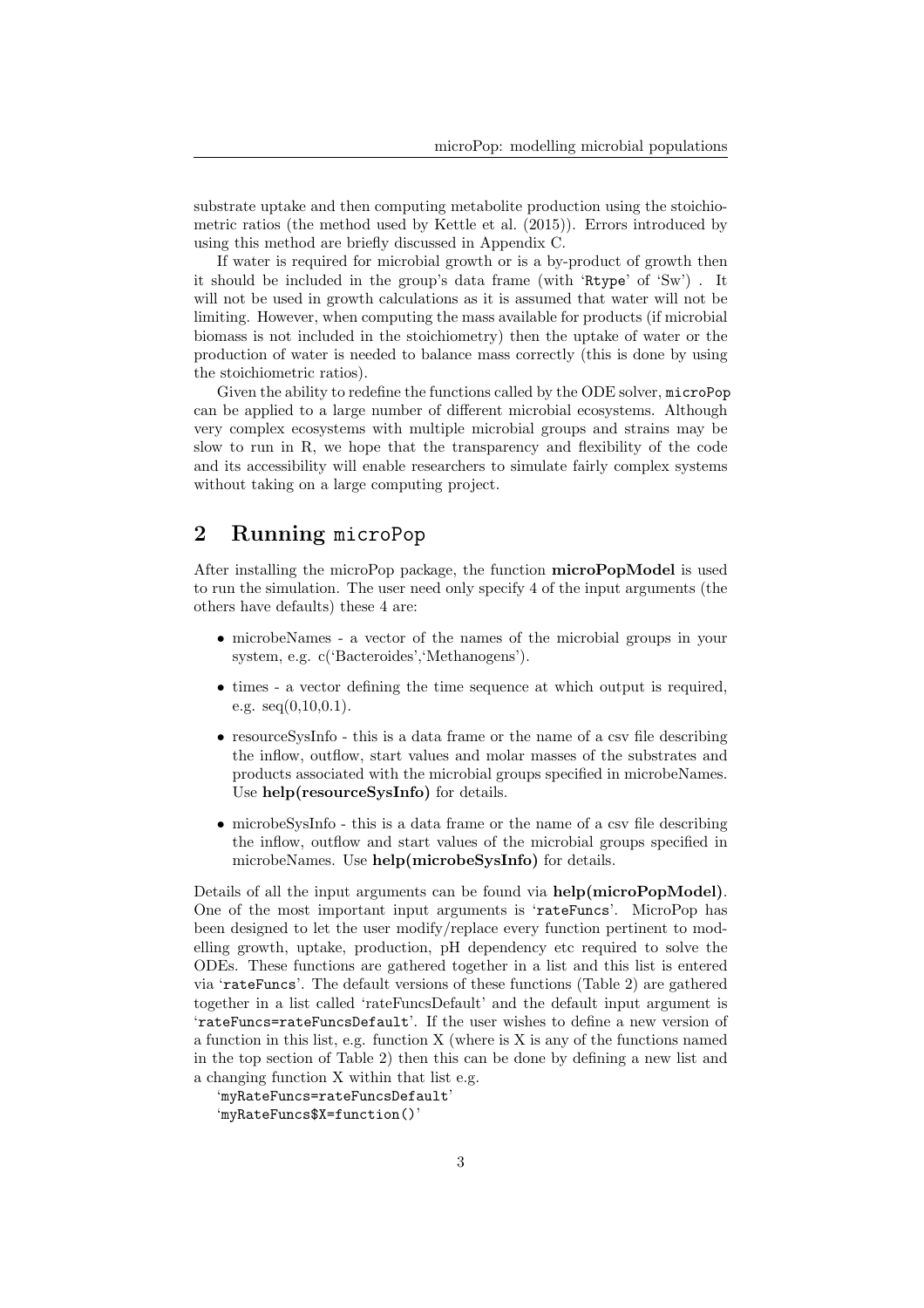Table 1: Microbial functional groups (MFGs) included in microPop. The first ten groups are based on those described by Kettle et al. (2015), the last three (below dividing line) are based on those described by Munoz-Tamayo et al. (2016). To see these data frames simply type in the group name at the R prompt. Users should be aware that the parameter values given in these data frames will almost certainly change with increasing knowledge of gut microbiota and in some cases are simply a 'best guess'.

| <b>MFG</b>          | Description               | Examples                                  |  |
|---------------------|---------------------------|-------------------------------------------|--|
| Bacteroides         | Acetate-                  | Bacteroides spp.                          |  |
|                     | propionate-               |                                           |  |
|                     | succinate group           |                                           |  |
| NoButyStarchDeg     | Non-butyrate-             | Ruminococcaceae<br>related<br>$Ru-$<br>to |  |
|                     | forming<br>starch         | minococcus bromii. Might also include     |  |
|                     | degraders                 | certain Lachnospiraceae.                  |  |
| NoButyFibreDeg      | Non-butyrate-             | Ruminococcaceae<br>related<br>$Ru-$<br>to |  |
|                     | forming<br>fibre          | albus,<br>Ruminococcus<br>minococcus      |  |
|                     | degraders                 | flavefaciens. Might also include certain  |  |
|                     |                           | Lachnospiraceae.                          |  |
| LactateProducers    | Lactate producers         | Actinobacteria, especially Bifidobac-     |  |
|                     |                           | terium spp, Collinsella aerofaciens       |  |
| ButyrateProducers1  | <b>Butyrate Producers</b> | Lachnospiraceae related to Eubac-         |  |
|                     |                           | terium rectale, Roseburia spp.            |  |
| ButyrateProducers2  | <b>Butyrate Producers</b> | Certain Ruminococcaceae, in particular    |  |
|                     |                           | Faecalibacterium prausnitzii              |  |
| PropionateProducers | Propionate produc-        | Veillonellaceae e.g. Veillonella spp.,    |  |
|                     | ers                       | Megasphaera elsdenii                      |  |
| ButyrateProducers3  | <b>Butyrate Producers</b> | Lachnospiraceae related to<br>Eubac-      |  |
|                     |                           | terium hallii, Anaerostipes spp.          |  |
| Acetogens           | Acetate Producers         | Certain Lachnospiraceae, e.g. Blautia     |  |
|                     |                           | hydrogenotrophica                         |  |
| Methanogens         | Methanogenic              | Methanobrevibacter smithii                |  |
|                     | archaea                   |                                           |  |
| Xsu                 | Sugar utilizers           |                                           |  |
| Xaa                 | Amino acid utilizers      |                                           |  |
| Xh2                 | Hydrogen utilizers        | Methanobrevibacter smithii                |  |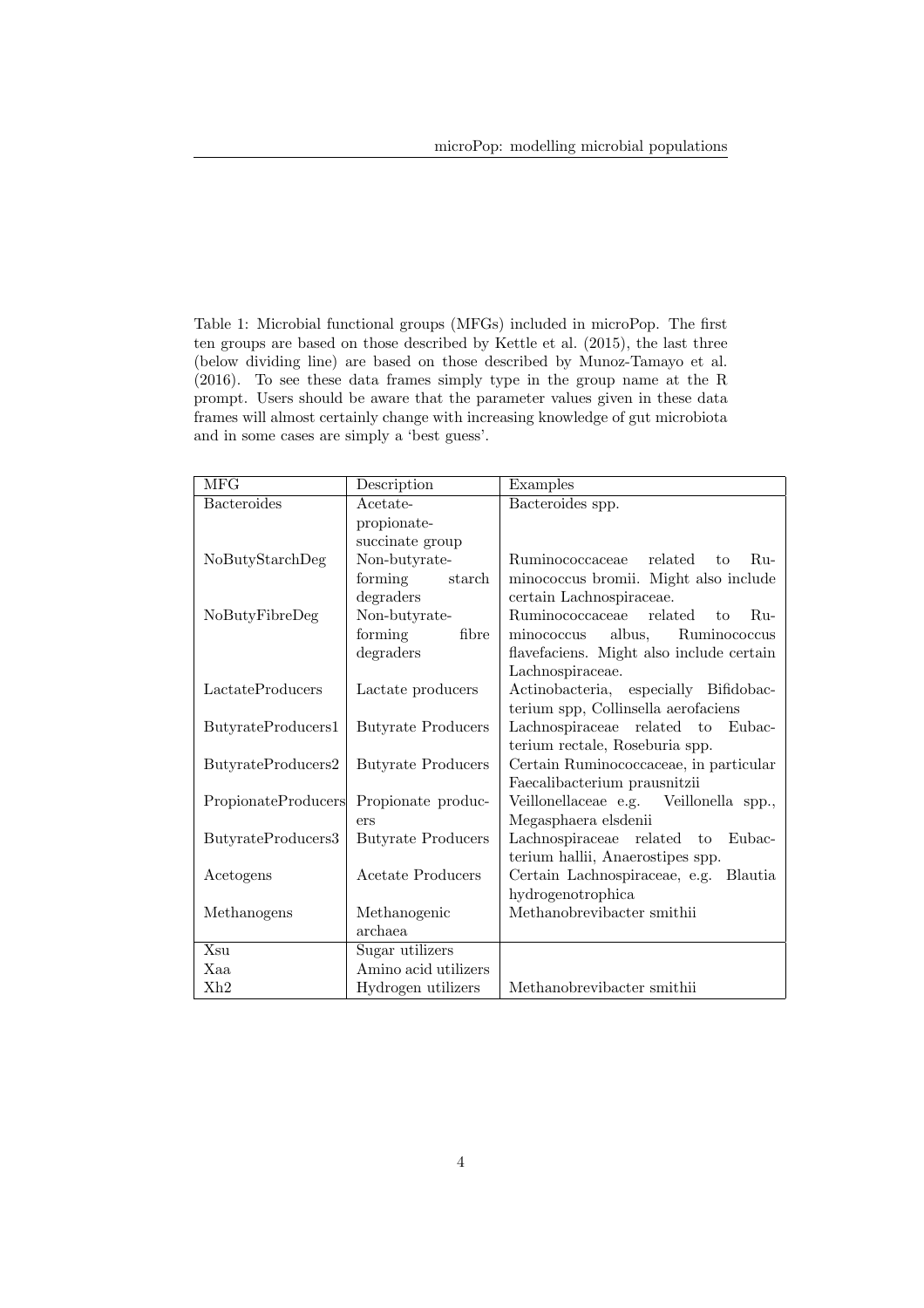Table 2: Top section of table: Functions contained in the list rateFuncsDefault (further details on these functions are included in the Appendix). Bottom section of table: other functions in microPop. To get help on the inputs and outputs of these functions use help(functionName) in R using the function names below.

| Function name        | Description                                          |  |  |
|----------------------|------------------------------------------------------|--|--|
| entryRateFunc        | Rate of entry of each state variable to system at    |  |  |
|                      | time $t$                                             |  |  |
| removalRateFunc      | Rate of exit of each state variable from system at   |  |  |
|                      | time t                                               |  |  |
| pHFunc               | $pH$ value at time $t$                               |  |  |
| pHLimFunc            | pH limit on growth (varies between 0 and 1 for a     |  |  |
|                      | given pH value)                                      |  |  |
| extraGrowthLimFunc   | Another limit on growth (default value is 1 i.e. no  |  |  |
|                      | limit). This is included to allow the user to add in |  |  |
|                      | any kind of growth limitation as its output is used  |  |  |
|                      | to scale the maxGrowthRate value)                    |  |  |
| growthLimFunc        | This scales the maximum growth value (value be-      |  |  |
|                      | tween $0$ and $1)$                                   |  |  |
| combineGrowthLimFunc | Combining growth on multiple resources               |  |  |
| uptakeFunc           | Uptake of resource due to microbial growth           |  |  |
| productionFunc       | Production of metabolities resulting from microbial  |  |  |
|                      | growth                                               |  |  |
| combinePathsFunc     | Combining the results of growth on multiple          |  |  |
|                      | metabolic pathways                                   |  |  |
| createDF             | Creates a data frame from a .csv file                |  |  |
| derivsDefault        | Describes the ODEs; called by ode                    |  |  |
| getGroupName         | Returns the name of the group from the strain name   |  |  |
| makeInflowFromSoln   | Returns the exit rate of each state variable (ma-    |  |  |
|                      | trix[time, variable])                                |  |  |
| microPopModel        | Simulates growth of microbial populations (main      |  |  |
|                      | function)                                            |  |  |
| pHcentreOfMass       | Finds the mean pH weighted by the pH limitation      |  |  |
| plotTraitChange      | Plots the average group trait over time (when there  |  |  |
|                      | are multiple strains per group)                      |  |  |
| runMicroPopExample   | Used to run the scripts for the examples described   |  |  |
|                      | in Section 3                                         |  |  |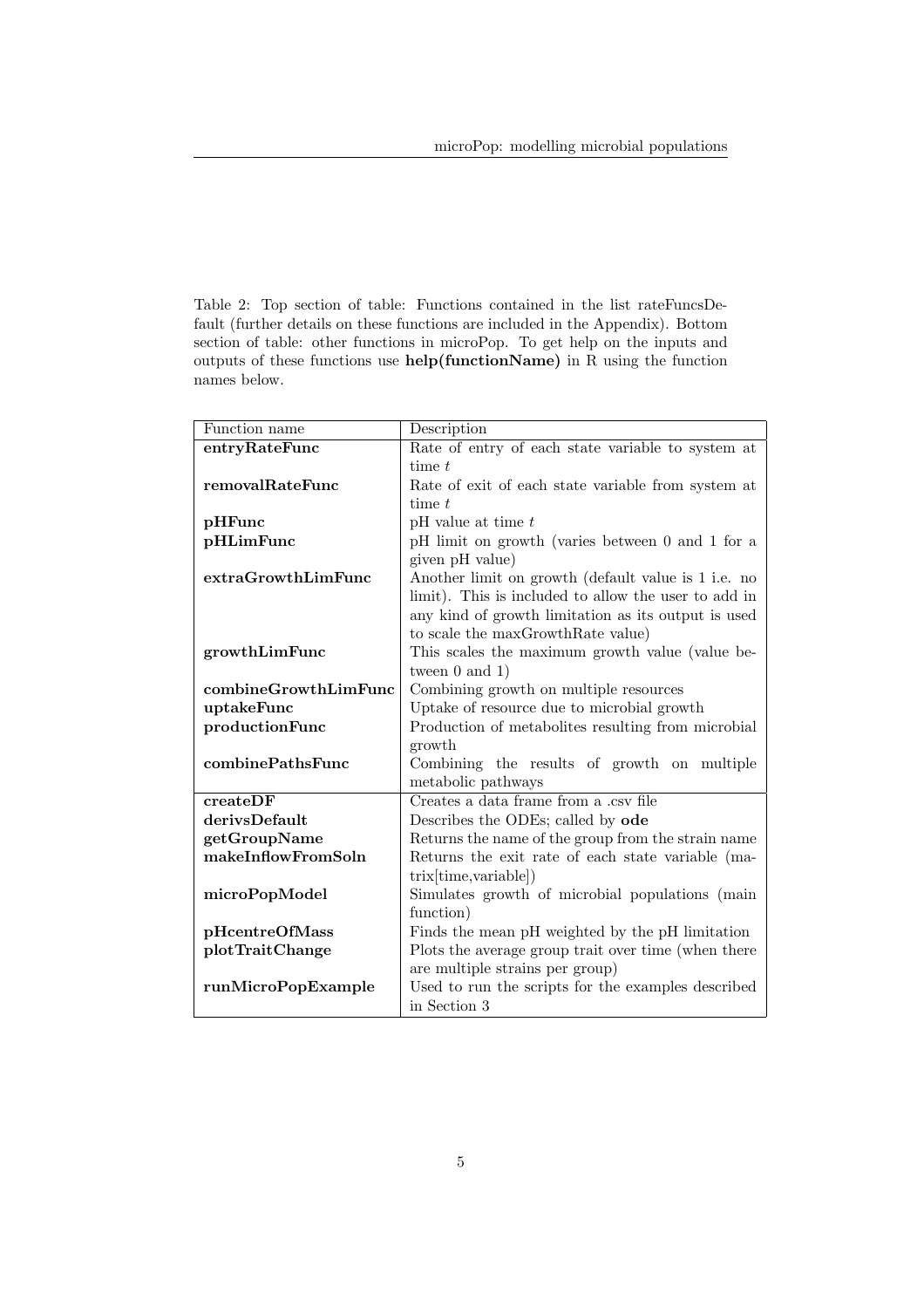and then setting 'rateFuncs=myRateFuncs' in microPopModel. More details on these rate functions are included in the Appendix. Furthermore, if the user wishes to make fundamental changes to the structure of microPop, the default function describing the ODEs, derivsDefault, may also be replaced via the input argument 'odeFunc' in microPopModel.

MicroPop also contains a number of checking functions. These are controlled by the 'checkingOptions' list input to microPopModel. These can be used to check that mass is conserved, that stoichiometries balance, that the solution does not become negative and so on - more information is given in the help for microPopModel under 'checkingOptions'.

### 3 Example Applications

To look at the code used in these applications, find the location of the R scripts by typing system.file(DemoFiles/ExampleFileName.R", package  $=$  microPop") in R and then view the file in any text editor. The examples can be run by typing, for example, runMicroPopExample('human1') or by changing the directory in R (use **setwd)** to the folder containing the R scripts and using **source**. Most of the plots shown in this paper are automatically generated by microPop and can be tweaked using the plotOptions input list in microPopModel.

#### 3.1 Modelling human gut microbiota

The model described by Kettle et al. (2015) uses 10 different microbial groups to represent the microbial community in the human colon (Table 1). Here we use three of these – Bacteroides, NoButyStarchDeg (starch degraders that do not produce butyrate) and Acetogens – to demonstrate some features of microPop. The names of the R scripts for each of these is in brackets in the section heading. The information describing the inflows and outflows of each state variable for these scenarios is contained in the data frames resourceSysInfoHuman and microbeSysInfoHuman which are included with the package and are based on the system described by Kettle et al. (2015) and Walker et al. (2005). To look at these simply type resourceSysInfoHuman or microbeSysInfoHuman at the R prompt. Since these contain information on all 10 groups used in the full simulation by Kettle et al. (2015) the reader can use these to look at the behaviour of any/all of the groups by changing the names in the input argument microbeNames in microPopModel.

#### 3.1.1 Microbial growth in a constant environment [human1.R]

A simple example to show how microPopModel can be run using most of the default settings. In this scenario there is no limit on growth due to pH and Bacteroides dominate the system (Fig. 1)

#### 3.1.2 Microbial growth with pH change [human2.R]

In this scenario, pH changes from 5.5 to 6.5 halfway through the simulation. This is implemented by altering **pHFunc** and turning on the pH limitation on growth (microPopModel input argument 'pHLimit'). Due to their preferred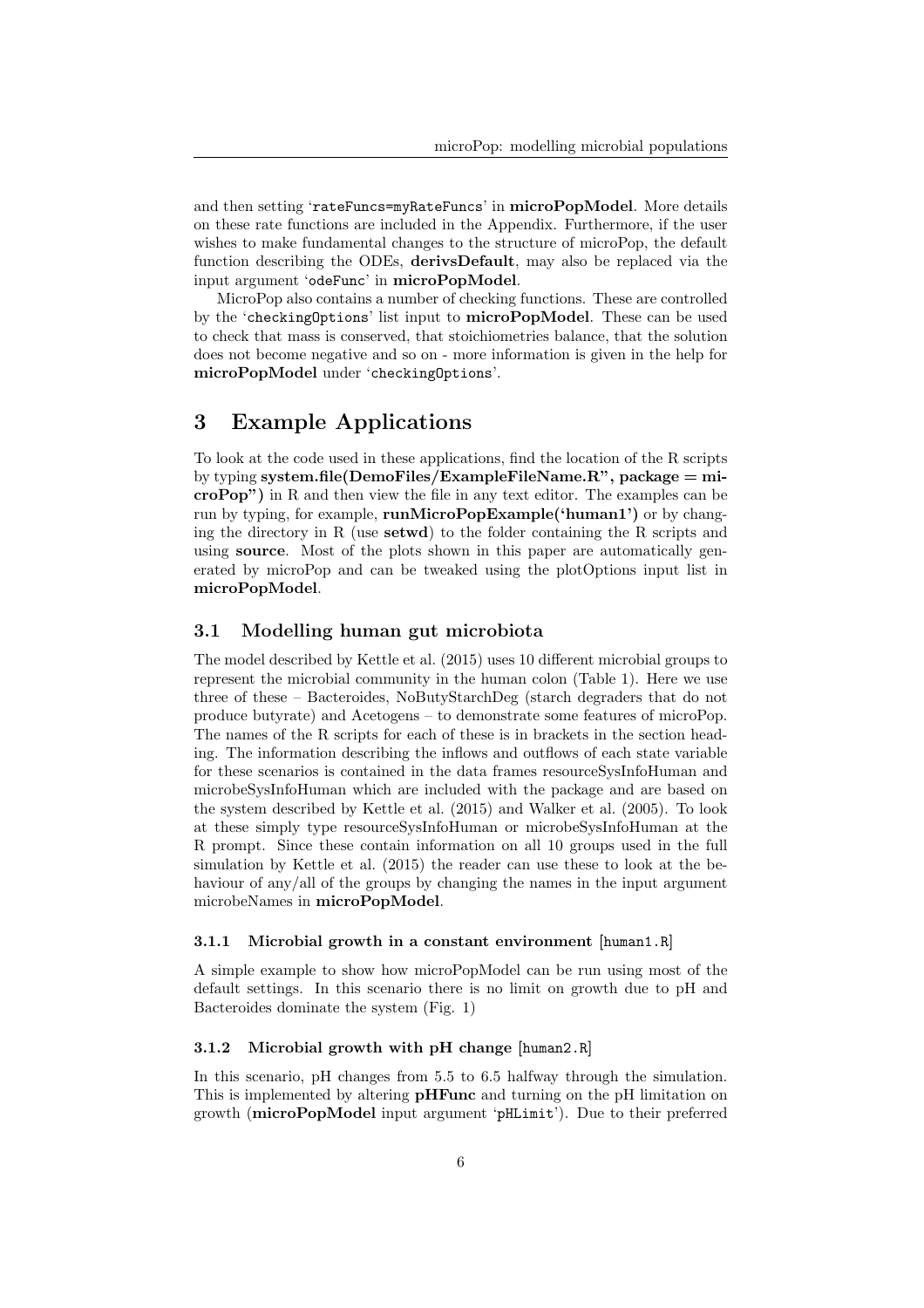pH ranges (determined by pHcorners in the data frames for each group) NoButyStarchDeg now dominate the first half of the simulation, however when the pH rises to 6.5 Bacteroides regain dominance (Fig. 2).

#### 3.1.3 Microbial growth in two compartments with downstream flow [human3.R]

In this scenario we simulate the pH variation along the human colon by defining the system as two compartments where the first one flows into the second. The pH is now constant in time but varies between compartments with the first one set at pH 5.5 and the second at 6.0. To simulate two compartments we add a loop to call **microPopModel** twice. The first call simulates growth in the first compartment over the whole of the simulation time. The results from this are then used to provide the entry rates to the second compartment in the second microPopModel call. The entry rates of each state variable are computed using the function makeInputFromSoln to create a matrix called inflow.mat which is used in the newly defined entryRateFunc. The starting conditions are the same in each compartment but can be changed by using different sysInfo files for each call to microPopModel. The results (Fig. 3) show that NoButyStarchDeg dominate in first compartment (top row) and Bacteroides begin dominating the second compartment but this changes due to large inflow of NoButyStarchDeg from the previous compartment.

#### 3.1.4 Microbial growth with pH change and multiple strains per group [human4.R]

In this scenario we include microbial diversity by assigning 5 strains to each microbial group ( $microPopModel$  input argument, 'numStrains= $5$ '). We assume that the strains within a microbial group have the same metabolic pathways i.e. those specified in the group data frame, but diversity is incoporated by randomly varying some of the strain parameters (based on Kettle et al. (2015)). The extent of this variation is controlled by setting 'percentTraitRange' and 'maxPHshift' in the 'strainOptions' input list. The parameters that can be randomly varied between strains are halfSat, yield, maxGrowthRate and pHtrait but a subset of these can be defined using the microPopModel input argument 'strainOptions\$randomParams' (the default is all four). Furthermore, trait values may be traded-off against each other to avoid the creation of a 'super bug' using 'strainOptions\$applyTradeOffs=TRUE' and setting the chosen parameters in 'strainOptions\$tradeOffParams' (only two parameters are allowed and pH trait is not one of them since the fitness of the pH trait can change from 'good' to 'bad' as the environment changes). Moreover, the user may also specify the parameter values for individual strains using 'strainOptions\$paramsSpecified=TRUE' and giving the name of the csv file or the data frame object where these values are stored in 'strainOptions\$paramDataName'. This file/data frame has the following column headings: strainName, param-Name, paramVal, paramUnit, resource, path. Not all parameter values need to be specified - those that are specified will simply overwrite the randomly generated values. Fig. 4a,b show the results for each strain (to plot the sum of the strains in each group set 'plotOptions\$sumOverStrains = TRUE').

When there are multiple strains per group it is possible to examine how a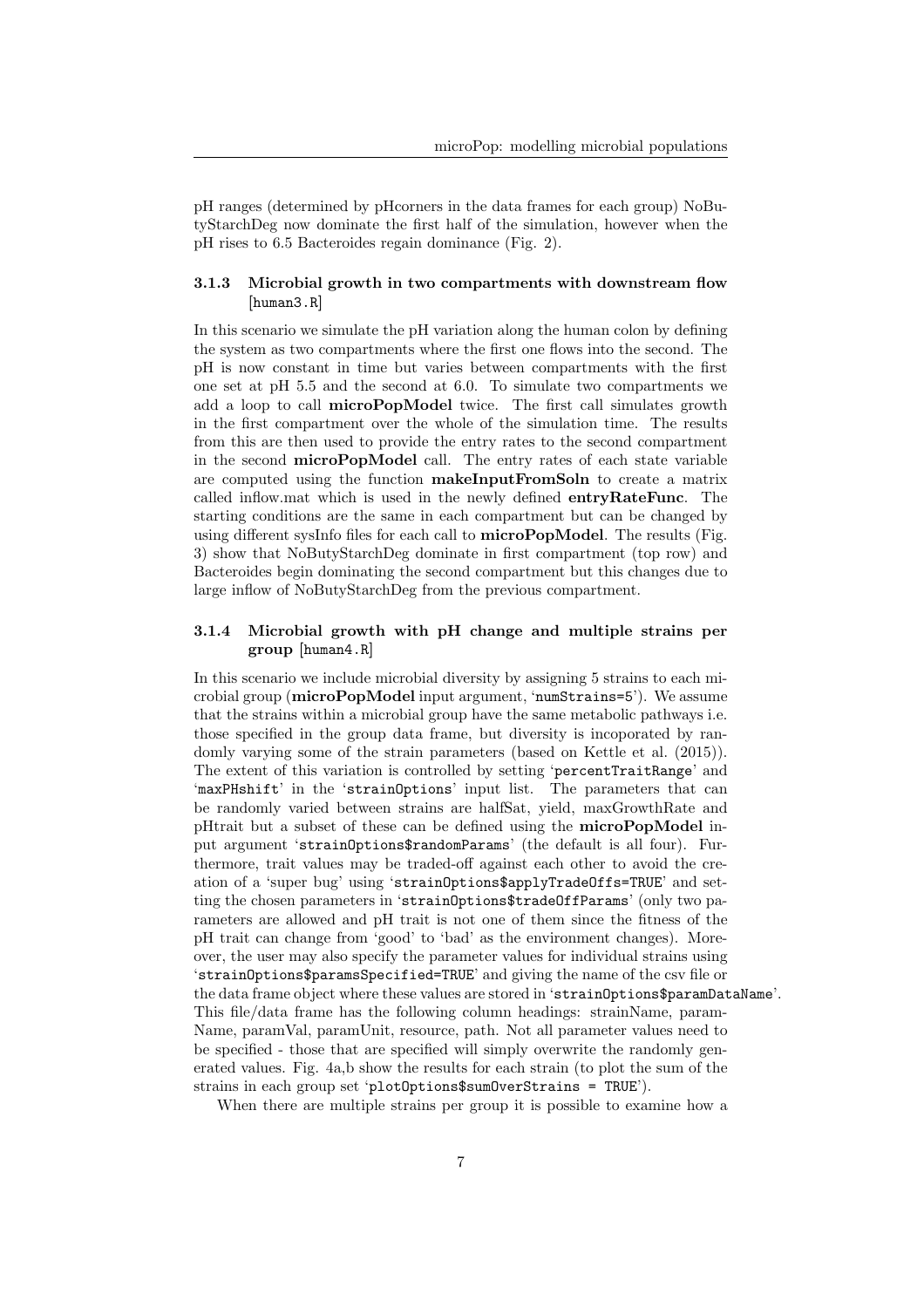

Figure 1: Human Colon Application (human1)

mean group trait adapts over time using a biomass-weighted average at each time step:

$$
\overline{x(t)} = \frac{\sum_{i}^{n} x_i m_i(t)}{\sum_{i}^{n} m_i(t)}
$$
\n(3)

where  $x(t)$  is the average group trait at time t,  $x_i$  is the trait value for strain i and  $m_i(t)$  is the mass of strain i at time t. For example when pH changes, strains which prefer that pH will flourish whilst others will be washed out. The centre of mass of this limit function can be computed using the function pHcentreOfMass and we define this one parameter as the pH trait. We can compute and plot the change in time of any of the stochastically-varying parameters/traits using the function plotTraitChange. Fig. 4c shows the variation of the pH trait over time for each microbial group. If microPop is run multiple times with populations of strains with different random traits each time (this is done by changing the value of 'strainOptions\$seed' each time) and run to steady state then a population of viable microbial communities can be generated (e.g. Kettle et al. (2015)). Moreover, if only one strain per group is specified it is also possible to randomly generate its parameters for each run by setting microPopModel input argument 'oneStrainRandomParams=TRUE'. This might be useful, for example, for generating model output to represent samples from a number of volunteers.

#### 3.2 Methane production from rumen microbiota [rumen.R]

In this example we show how microbial biomass can be included within the stoichiometries and how hydrolysis can be included. The model we use here is based on that described by Munoz-Tamayo et al. (2016), however, we simplify this for demonstration purposes by considering only constituents dissolved in the rumen fluid (thereby removing gas transfer from the fluid fluid to the rumen head space), removing carbon chemistry (we only consider dissolved inorganic carbon) and removing the mechanistic calculation of pH from acid-base reactions. Also, we use units of mass rather than moles. We follow the convention of Munoz-Tamayo et al. (2016) where dissolved components are denoted  $S_i$ , polymer components are denoted  $Z_i$  and microbial groups are denoted  $X_k$ .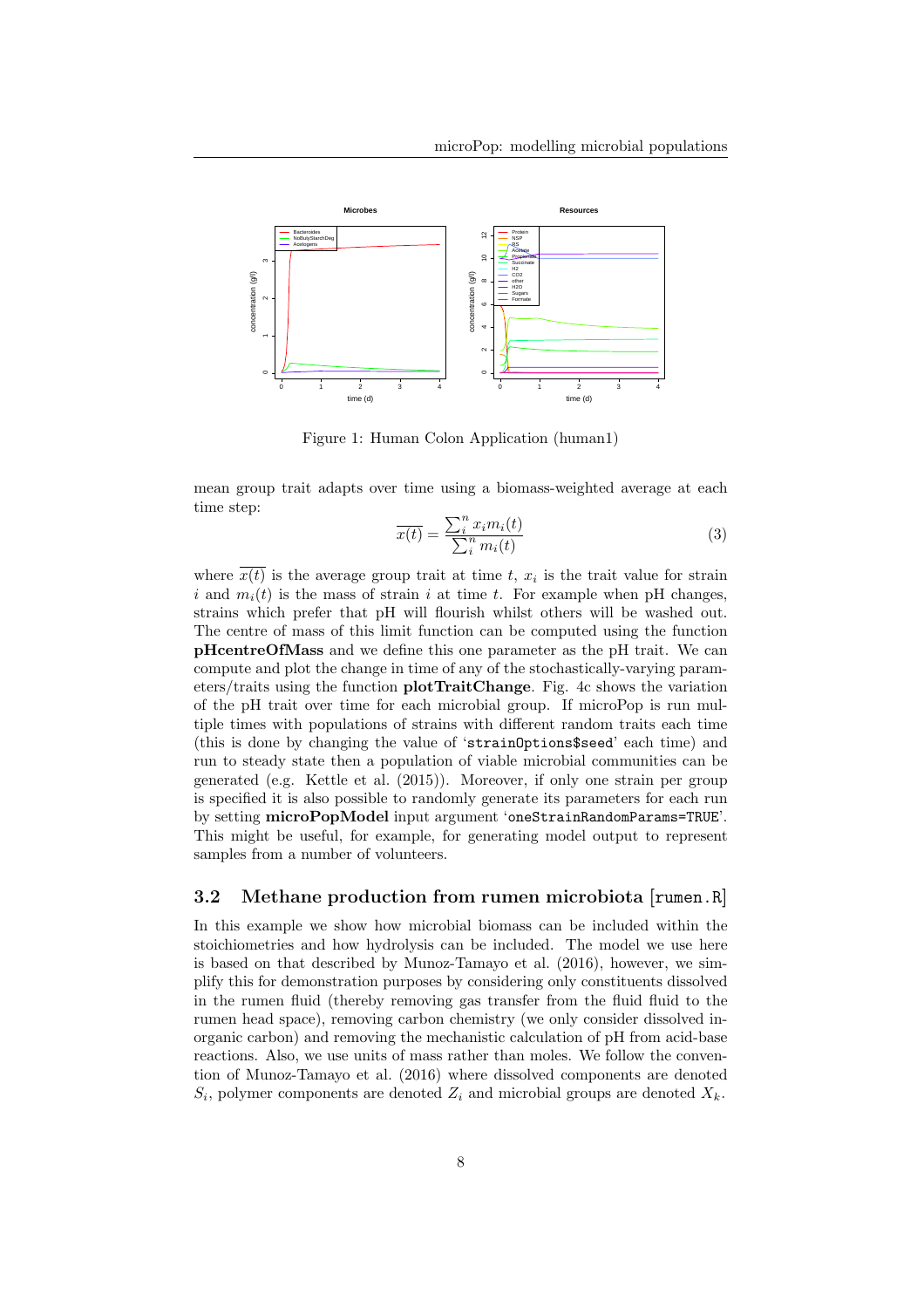

Figure 2: Human Colon Application (human2) - pH change.



Figure 3: Human Colon Application (human3) - two compartments (top row: first compartment, bottom row: second compartment).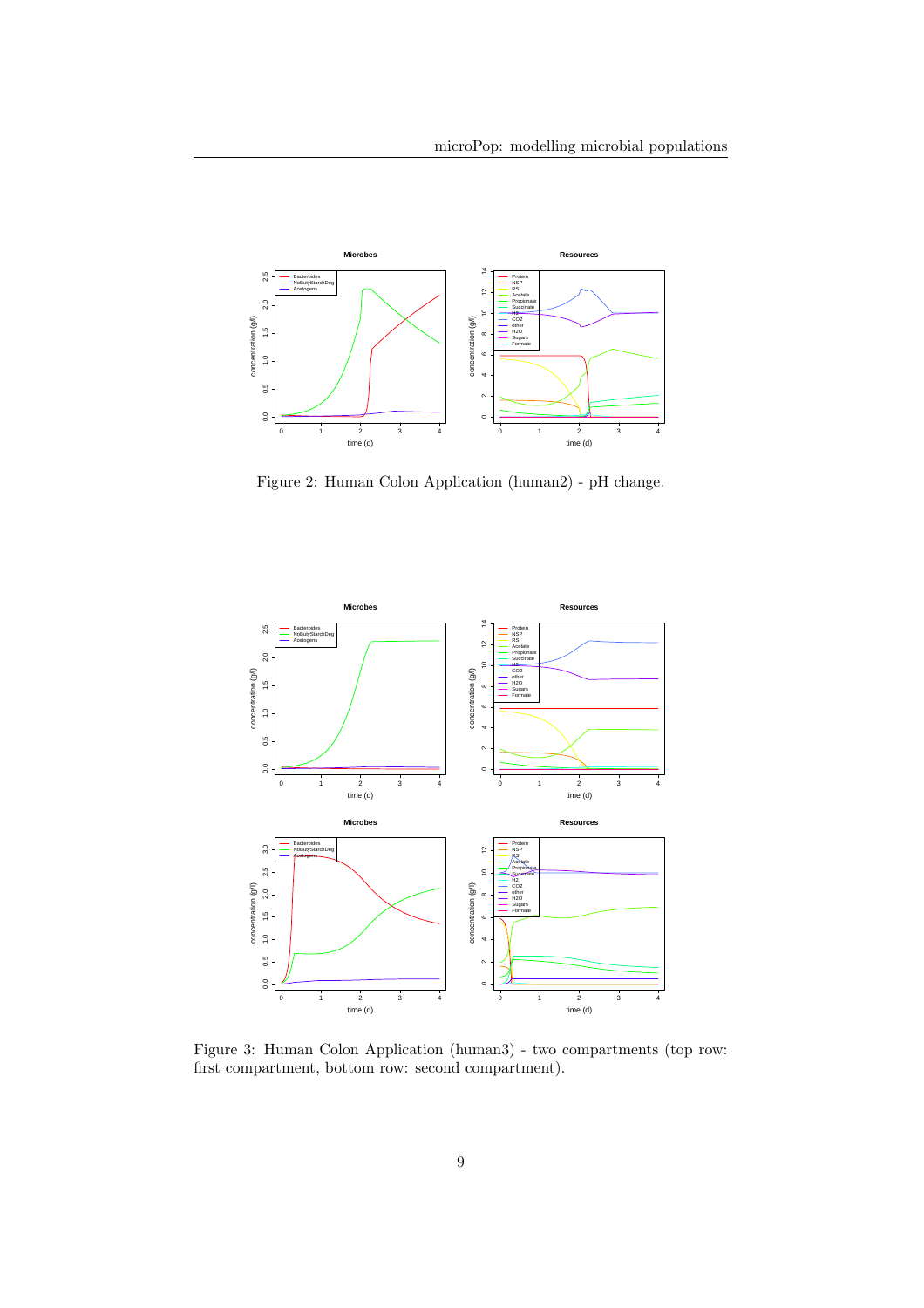![](_page_9_Figure_1.jpeg)

Figure 4: Human Colon Application (human4) - five strains per group.

The system consists of polymers which are hydrolised to soluble sugars and amino acids. The microbial groups are sugar-utilisers  $(X_{su})$ , amino-acid utilisers  $(X_{aa})$  and hydrogen utilisers  $(X_{h2})$ ; the data frames for these three groups are provided as part of microPop (type 'Xsu', 'Xaa' or 'Xh2' at the R prompt to view them). Also in this system dead microbial cells are recycled into the polymers. Fig. 5 shows a schematic diagram of the system and notation of state variables (figure caption).

The metabolic pathways for these three groups differ from the those of the 10 groups we used in the human colon model in that their stoichiometries contain microbial biomass. Note that microbial products are referred to as 'Biomass' in the group file with 'Rtype' of ' $P_b$ ' for biomass product. Also note that it is not necessary to add 'Biomass' to the resource SysInfo file as these information is covered in the microbe sysInfo file. Furthermore for all three groups every substrate is essential. A 'key resource' must be defined and the biomass yield upon this (mass of biomass per mass of key resource consumed) is given for this resource only. More detail on how this is modelled is given in the Appendix.

To include hydrolysis of polymers we first need to add polymers as state variables. Since none of the microbial groups use polymers directly they are not included in any of the group data frames which means they are not automatically included as state variables by **microPopModel**. Thus we add  $Z_{nsc}$ ,  $Z_{ndf}$  and  $Z_{pro}$  to the microPop data frame for  $X_{su}$ , e.g. Xsu[['Zndf']]=c('X', rep(NA,6)). We then add in the parameters needed to model hydrolysis and recycling of dead cells into polymers as these are not included in the input files.

The next step is adding the process of hydrolysis to the system. This involves the break down of polymers and the production of  $S_{su}$  and  $S_{aa}$ , therefore, the removalRateFunc now includes the reduction rate for polymers and the entryRateFunc includes the equivalent increase for  $S_{su}$  and  $S_{aa}$ . Similarly the death of microbial cells is included in **removalRateFunc** and the increase in polymers from the dead cells is included in entryRateFunc.

Using the same settings as Munoz-Tamayo et al. (2016), we now investigate how increasing the initial concentrations of the feed polymers,  $Z_{nsc}$ ,  $Z_{ndf}$  and  $Z_{pro}$ , affects the concentration of methane in the rumen  $(S_{ch4})$ . Thus we set the initial polymer concentrations at 1 g/l and then increase each one in turn to 20 g/l (Fig. 6). Increasing  $Z_{ndf}$  and  $Z_{pro}$  leads to increasing methane concentrations as expected, however, the second row in Fig. 6 shows that somewhat counter-intuitively the amount of methane produced decreases as initial concentrations of  $Z_{nsc}$  increases over a threshold between 15-20 g/l. SIC and  $S_{h_2}$  (not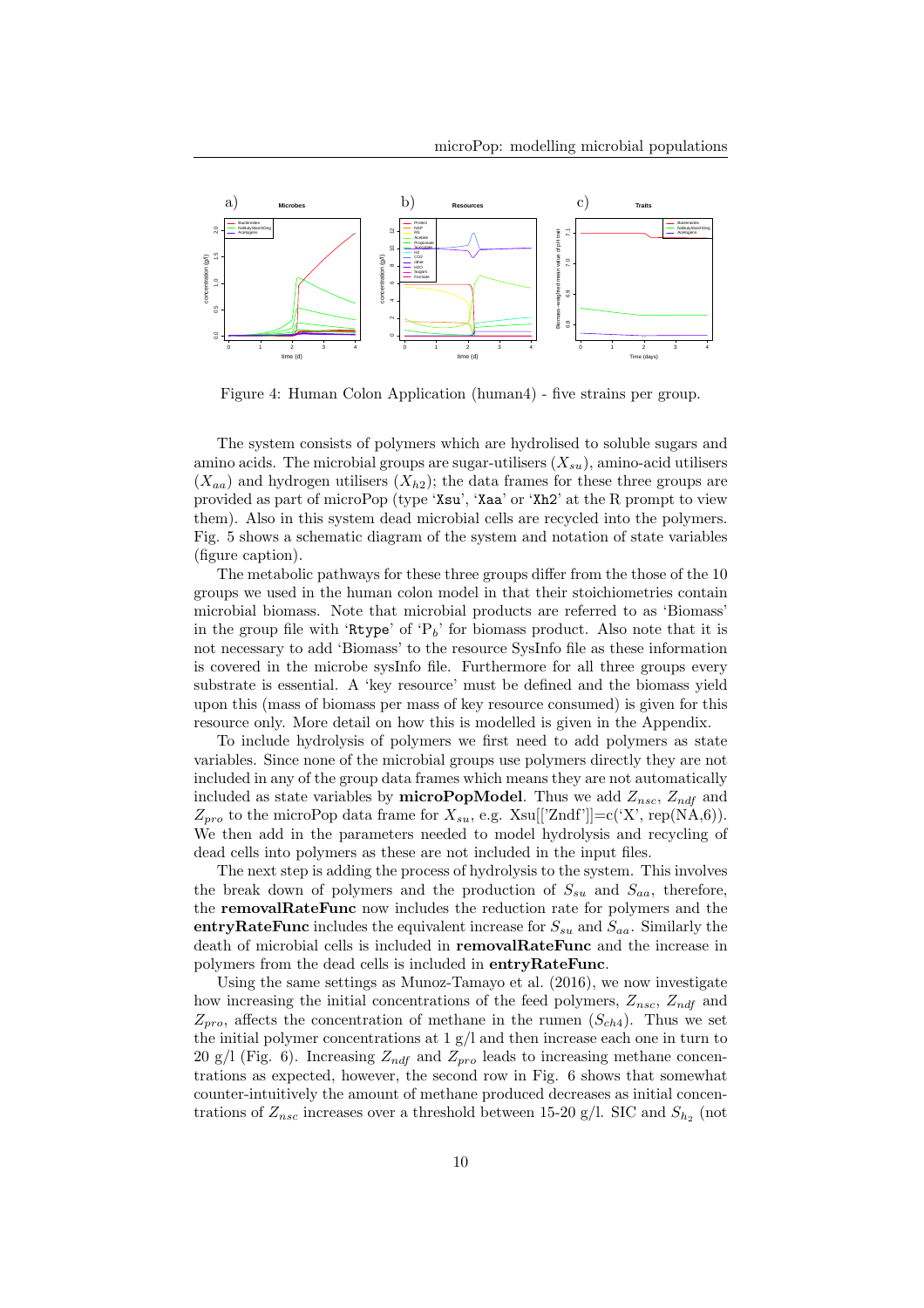![](_page_10_Figure_1.jpeg)

Figure 5: The rumen system based on the model by Munoz-Tamayo et al. (2016) consists of polymers (non-structural carbohydrates  $(Z_{nsc})$ , cell wall carbohydrates  $(Z_{ndf})$  and proteins  $(Z_{pro})$  which are hydrolised to the soluble components: sugars  $(S_{su})$  and amino acids  $(S_{aa})$ . The microbial groups are sugarutilisers  $(X_{su})$ , amino-acid utilisers  $(X_{aa})$  and hydrogen utilisers  $(X_{h2})$ . They convert their respective substrates to short chain fatty acids, SCFA, (acetate,  $S_{ac}$ , butyrate  $S_{bu}$  and propionate  $S_{pr}$ ), hydrogen  $(S_{h2})$ , ammonia  $(S_{nh3})$ , inorganic carbon  $(S_{IC})$  and methane  $(S_{ch4})$ . Dead microbial cells are recycled to the polymer compartments (not shown).

shown) both increase with  $Z_{nsc}$ , therefore the cause of this appears to be the decrease in  $S_{nh3}$  (third column in Fig. 6) which rapidly falls to zero for high initial values of  $Z_{nsc}$ . This is because  $Z_{nsc}$  is hyrolysed at a much faster rate  $(0.2 h^{-1})$  than  $Z_{ndf}$   $(0.05 h^{-1})$  so increased  $Z_{nsc}$  leads to increased  $S_{su}$  and rapid growth of  $X_{su}$  and hence rapid uptake of  $S_{nh3}$ . The depletion of  $S_{nh3}$ inhibits the growth of  $X_{h2}$  and thus the production of methane in this simple model example.

### 3.3 Nutrient-light balance for phytoplankton growth in the water column [phyto.R]

This example shows how microPop can be used in a 1D application to examine the depth at which phytoplankton blooms occur given they rely on nutrients welling up from below and sun light entering from above. By simulating the competing growth of three different (theoretical) microbial groups we show how the phytoplankton form a vertical assemblage based on their different levels of requirement for light and nutrient. We begin by simulating growth of just one phytoplankton group for 3 months over a depth of 20 m divided up into 1 m layers (when running runMicroPopExample('phyto') you will be prompted to enter a case number - this is case 1). At the beginning the phytoplankton are spread evenly through the depth of the water column (for example this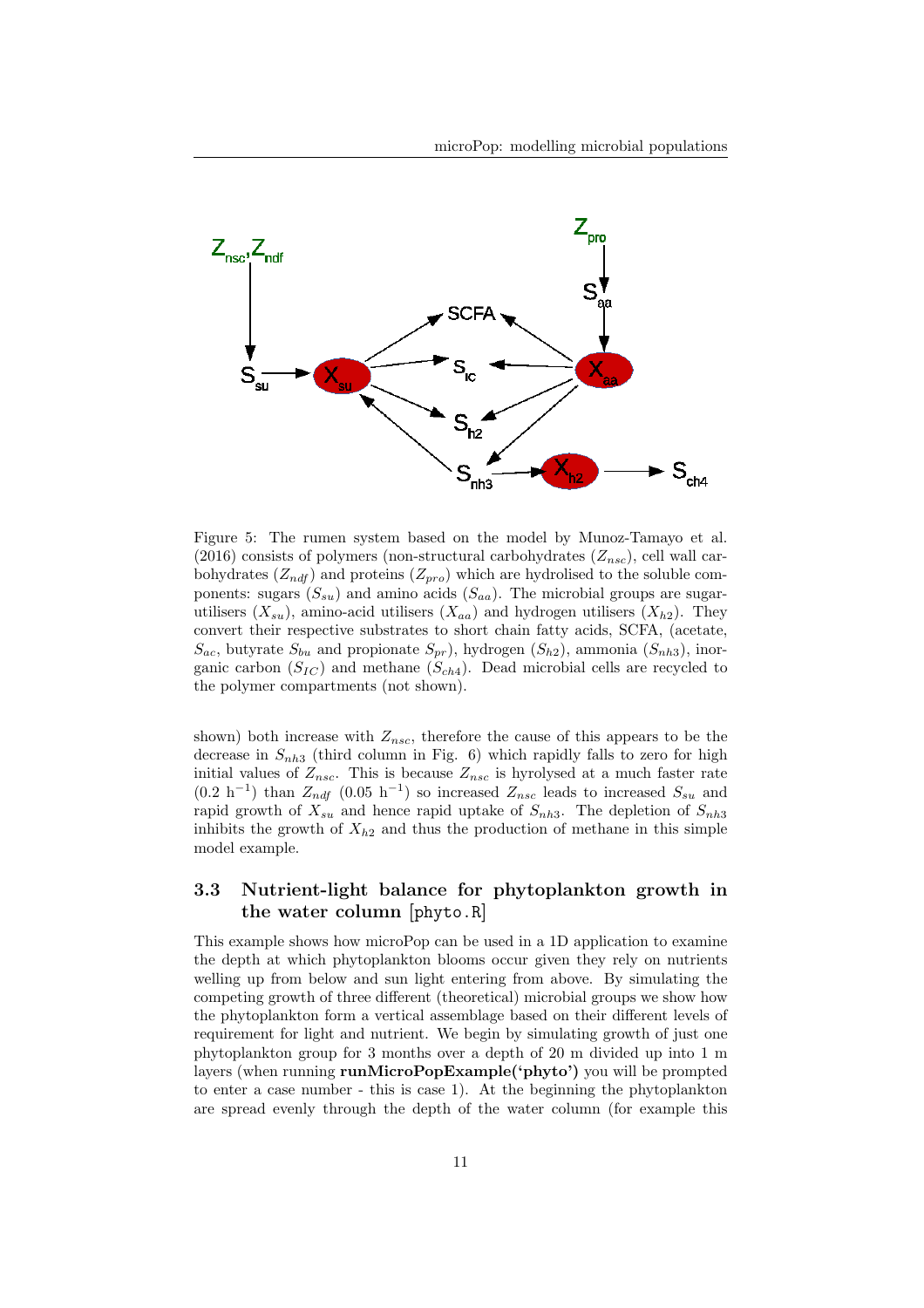![](_page_11_Figure_1.jpeg)

Figure 6: Methane concentration in the rumen for initial concentrations between 1 and 20 g/l (legend in centre column) of the feed polymers  $Z_{nsc}$ ,  $Z_{ndf}$  and  $Z_{pro}$ (while one polymer concentration is changed the other two are held at 1 g/l). Note change in scale for  $S_{nh3}$  for  $Z_{pro}$ .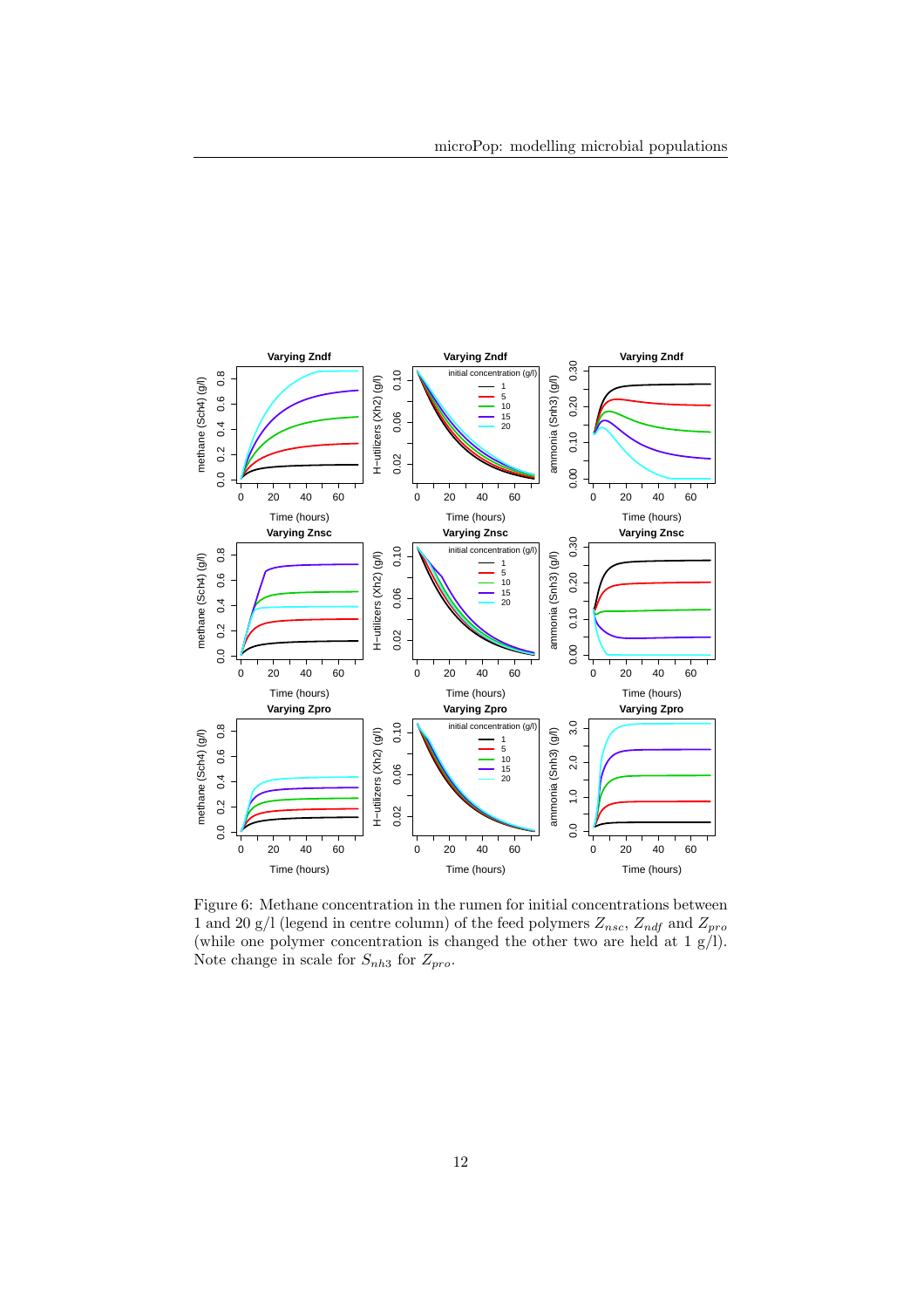may occur after vertical mixing caused by high winds). Thereafter there is no mixing and the phytoplankton are stationary in water but grow at different rates according to the light and nutrient levels at their particular depth. To define this system in microPop we consider nutrient to be the only resource since light is not depleted through microbial use. The limiting effect of light on growth is incorporated via the extraGrowthLimFunc as the output from this function is used to scale the maximum growth rate in a similar way to **pHLimFunc**. The light level is computed using

$$
\exp(-k_L z) \tag{4}
$$

where  $k_L$  is the light attenuation coefficient (we use  $k_L$ =0.5 m<sup>-1</sup>) and z is depth (distance below surface; m). Nutrient upwelling is incorporated into entryRateFunc by assuming that the inflow of nutrient increases with depth such that

$$
I_N = v_N z \tag{5}
$$

where  $v_N$  is the inflow rate of nutrient with depth (g l<sup>-1</sup> m<sup>-1</sup>). There is no wash out rate for resources but we set a small wash out rate for the phytoplankton of 0.005 d<sup>−</sup><sup>1</sup> (see 'systemInfoMicrobesPhyto.csv') to represent death rate. Note all parameter values for the microbial groups are not based on data - this example is simply for illustration purposes.

The microPopModel function is then called to simulate growth over 3 months for each depth and the results are saved after each model run. Fig. 7a shows how the magnitude and depth of the bloom changes with time as nutrients are depleted when there is only one group present (Phyto1).

We now add in 2 more groups (choose case 2 when running runMicroPopExample('phyto')). The groups have different requirements for nutrient and light as determined by their half saturation values  $(K_N$  and  $K_L$  respectively - see Fig. 7 caption). All three groups start with the same concentration; Fig. 7b shows how over time the groups occupy different levels in the water column.

### 3.4 Bacteriophages [phages.R]

microPop is not really designed for the study of bacteriophages (viruses which attack bacteria) but we show how phages can be included in microPop in a simplistic way. In this example we consider 2 (fictious) groups of bacteria (called Bacteria1 and Bacteria2) and 2 bacteriophages called Virus1 and Virus2. Both bacteria have the same substrate, nutrient, and the same parameters with the difference that Bacteria2 has a higher maximum growth rate than Bacteria1. Virus1 attacks Bacteria1; Virus2 attacks Bacteria2. The two viruses have the same parameter values and differ only in their choice of host cell (bacterial group). We consider a simple system with a constant dilution rate of 0.1  $d^{-1}$ . There is inflow of nutrient but nothing else and all variables have a starting value of 1.

In order to infect a host cell, the bacteriophage attaches itself to the bacterial cell wall and then injects its genetic material (its nucleic acid) into the host cell, switching the cell's programme in its favour so the host cell will eventually die and release about 100 new phage particles. To model this within microPop we make some simplifying assumptions. Firstly, since one phage attacks one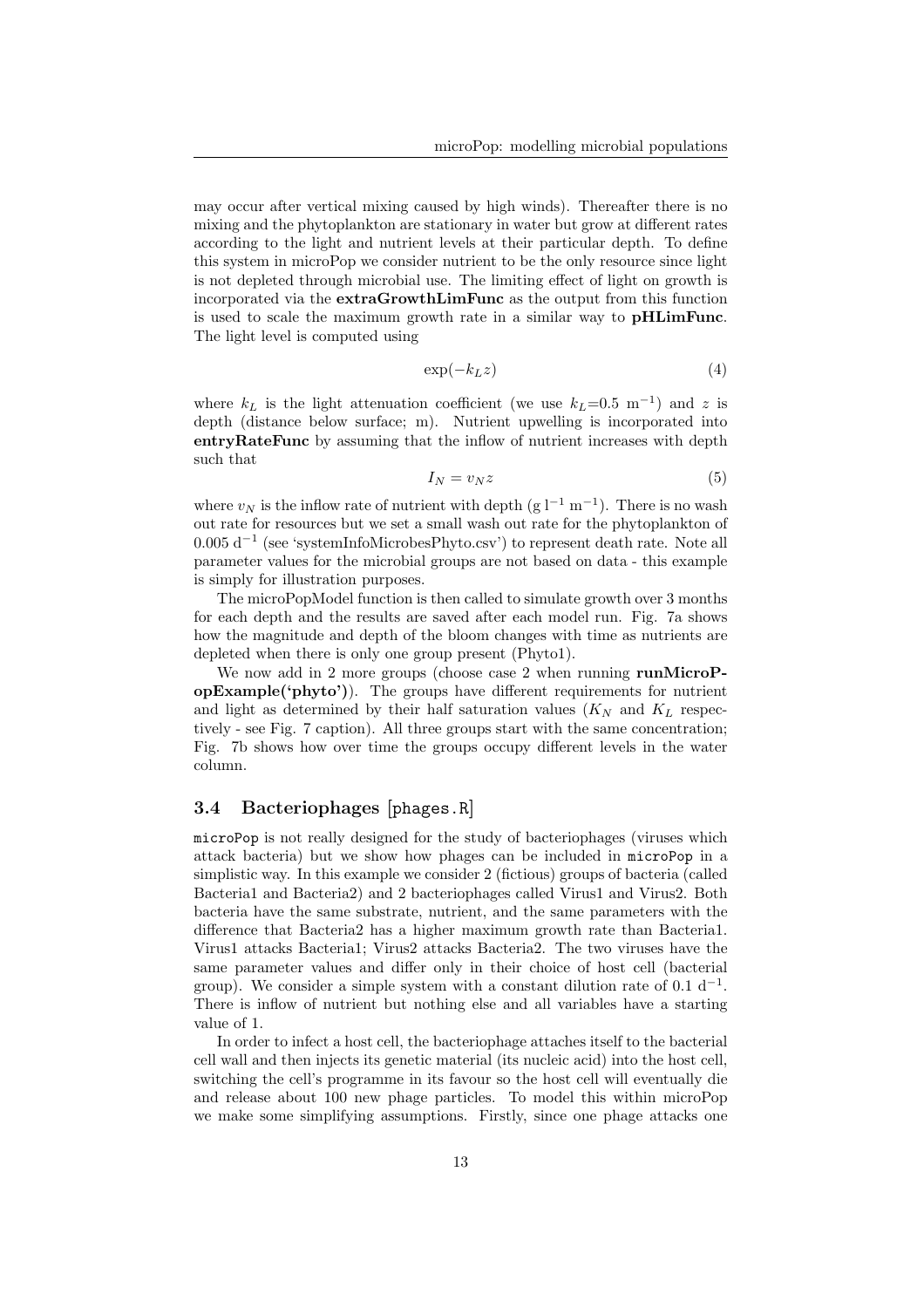![](_page_13_Figure_1.jpeg)

Figure 7: a) Concentration of Phyto1 at 9 day intervals when it is the only group present  $(K_N=1e-6 g 1^{-1}, K_L=0.8$  light units). b) Concentration of all three groups at monthly intervals with Phyto1 in black  $(K_N = 1e-6 g 1^{-1}, K_L = 0.8$ light units), Phyto2 in red  $(K_N=1e-4 g l^{-1}, K_L=0.4$  light units) and Phyto3 in green  $(K_N=1e-2 g 1^{-1}, K_L=0.2$  light units).

bacterial cell, the 'consumption' rate does not follow a Monod Equation but it is more like a host-parasitoid model where the rate of change of the number of cells of the virus,  $V$ , due to viral attack on  $B$  bacterial cells is

$$
\frac{dV}{dt} = \alpha V B\tag{6}
$$

where  $\alpha$  is the specific reproduction rate (number of new virus cells made from one viral cell per bacterial cell per day). To put this in microPop we put the maxGrowthRate of V1 on B1 equal to  $\alpha$  and redefine growthLimFunc so the 'limitation' is now simply B rather than the Monod equation (this is multiplied by  $V$  later in **derivesDefault**). The rate of change of the number of bacterial cells due to death by virus attack is

$$
\frac{dB}{dt} = -\frac{\alpha}{Y}VB\tag{7}
$$

where  $Y$  is the yield i.e. the number of new virus cells per bacterial cell (note  $\alpha = Yb$  where b is the binding rate (units of  $V^{-1}d^{-1}$ )). By using the equations above we have made the simplifying assumption that there is no time delay between viral attack and the production of new virus cells. To put in a time delay derivsDefault could be altered to use dde rather than ode from the package deSolve which microPop depends upon.

To add in mutations of Bacteria1 to a resistant strain we simply redefine entryRateFunc so that a fraction of the Bacteria1 population is converted to a resistant group ('resistantBacteria1',  $B_1^R$ ) per day, denoted  $f_B$ . Thus the rate of change of  $B_1^R$  due to mutations is

$$
\frac{dB_1^R}{dt} = f_B B_1 \tag{8}
$$

and the loss rate from  $B_1$  is the negative of this (also modelled via entry Rate-Func).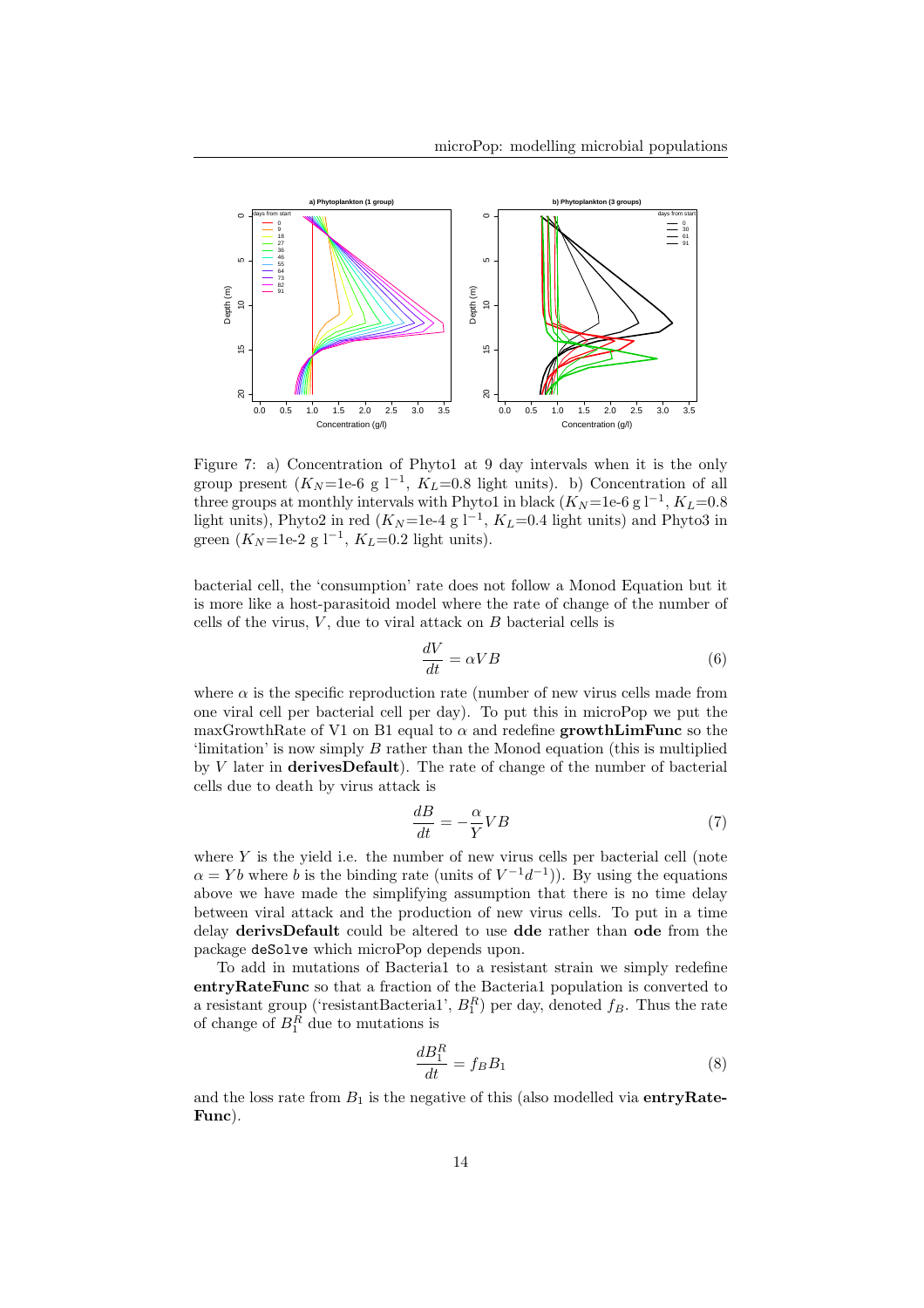![](_page_14_Figure_1.jpeg)

Figure 8: a) Case 1: Two bacterial groups compete for one substrate (Nutrient); no viruses present. b) Case 2: A virus (Virus1) which attacks Bacteria1 is added to the system. c) Case 3: As in b) but a virus (Virus2) which attacks Bacteria2 is also added to the system. d) Case 4: As in c) but Bacteria1 randomly mutates into a group which is identical to Bacteria1 apart from it has resistance to Virus1.

We run microPop for 4 different system scenarios (when running runMicroPopExample('phages') you will be prompted to choose from case 1 to 4); the results are shown in Fig. 8. To begin with we look at the system without viruses and see the two bacteria competing for nutrient, since Bacteria2 has the highest growth rate it dominates the system (case 1; Fig. 8a). We now add in Virus2 which attacks Bacteria2 allowing Bacteria1 to dominate the system causing Bacteria2, and hence Virus2, to die out (case 2; Fig. 8b). If we now add in Virus1, so that we have both bacterial groups and both viral groups, we see more complex dynamics emerge (case 3; Fig. 8c). In the fourth case we add in random mutations within the Bacteria1 group to a strain that is resistant to Virus1, called resistantBacteria1. This has all the same characteristics as Bacteria1 but is not present at the start of the simulation and is generated at a rate  $f_B B_1(t)$ . We set  $f_B = 0.001$  d<sup>-1</sup> which means that 0.1% of the population of Bacteria1 mutates into the resistant strain per day (case 4; Fig. 8d).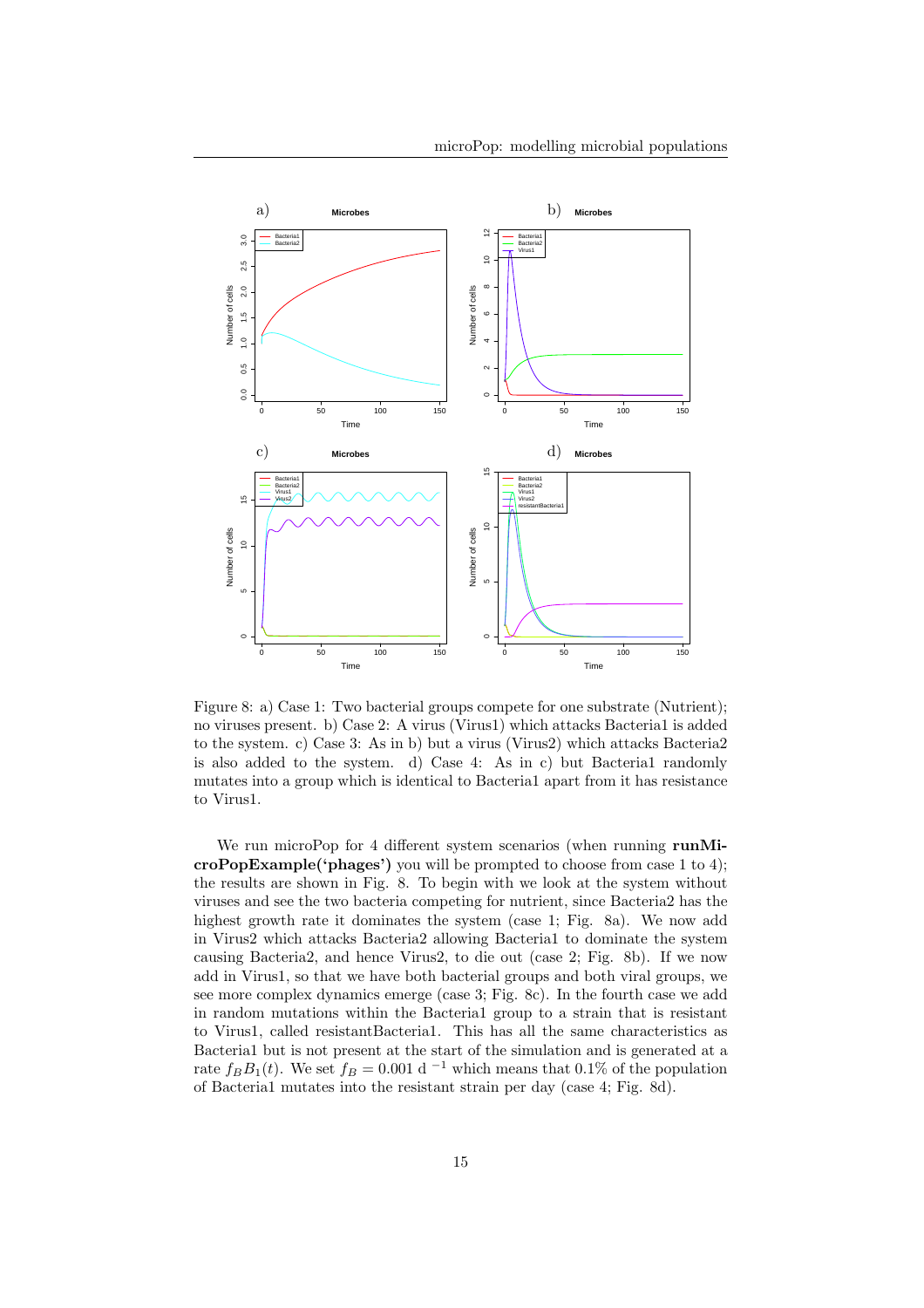# Appendix

Most of the equations governing microbial growth in microPop are based on a previous model (Kettle et al. (2015) (open access)) for which a detailed description is given in the supporting information. In microPop the governing equations are contained in the function derivsDefault.R which is the function file for the ODE solver (ode from the deSolve pacakge). The functions called within derivsDefault.R are described in the sections below. These functions are collected into a list called rateFuncsDefault. This list is called by default for the input argument rateFuncs in microPopModel (also see Table 2 and Section 2 for details).

### A Growth Equations

A microbe has a maximum specific growth rate, here denoted by  $\mu^m$  (with units of inverse time), at which it may grow if there is no limitation on growth. Growth limitation functions, here denoted by  $\lambda$ , scale the maximum growth rate and their output must lie in the interval [0,1]. Limitations are typically due to substrate availability (e.g.  $\lambda_S$ ) and pH,  $(\lambda_{pH})$ , however the user may add in further limitations using the function rateFuncs\$extraGrowthLimFunc.

#### A.1 Substrate Limitation

For a substrate,  $i$ , with concentration,  $S$ , we express the limit on growth using the Monod equation

$$
\lambda_{Se}(S_i) = \frac{S_i}{K_i + S_i},\tag{9}
$$

where  $K_i$  is the half-saturation constant (with the same units as those of  $S_i$ ). This applies to growth on essential substrates ('Rtype' of 'Se'). However, if the microbe can grow on a variety of substrates then, for  $N_s$  substitutable substrates ('Rtype' of 'S'), the limit on growth due to substrate,  $i$ , is given by

$$
\lambda_{Ss}(S_i) = \frac{S_i/K_i}{1 + \sum_{j=1}^{N_s} S_j/K_j}
$$
(10)

based on Ballyk and Wolkowicz (1993). Note that if water is a resource ('Rtype' of 'Sw') then it is not included in growth limitation equations as we assume water is not limiting. These options are included in the default function in microPop but can be altered by redefining rateFuncs\$growthLimFunc.

#### A.2 pH limitation

It is well known that pH has a significant effect on growth rates (Walker et al., 2005) and that this varies between different microbial groups. To incorporate this we define a pH limitation function for each group, denoted here by  $\lambda_{pH}(q)$ for group  $g$ . The preferred pH range for each group is stated in the group's data frame under 'pHcorners' and the default function is a trapezium with the points on the x axis (pH) specified by pHcorners and the y-axis (limitation) values  $(0,1,1,0)$ . However, this function can be redefined using ratefuncs\$pHLimFunc to allow any form of pH limitation. The output from this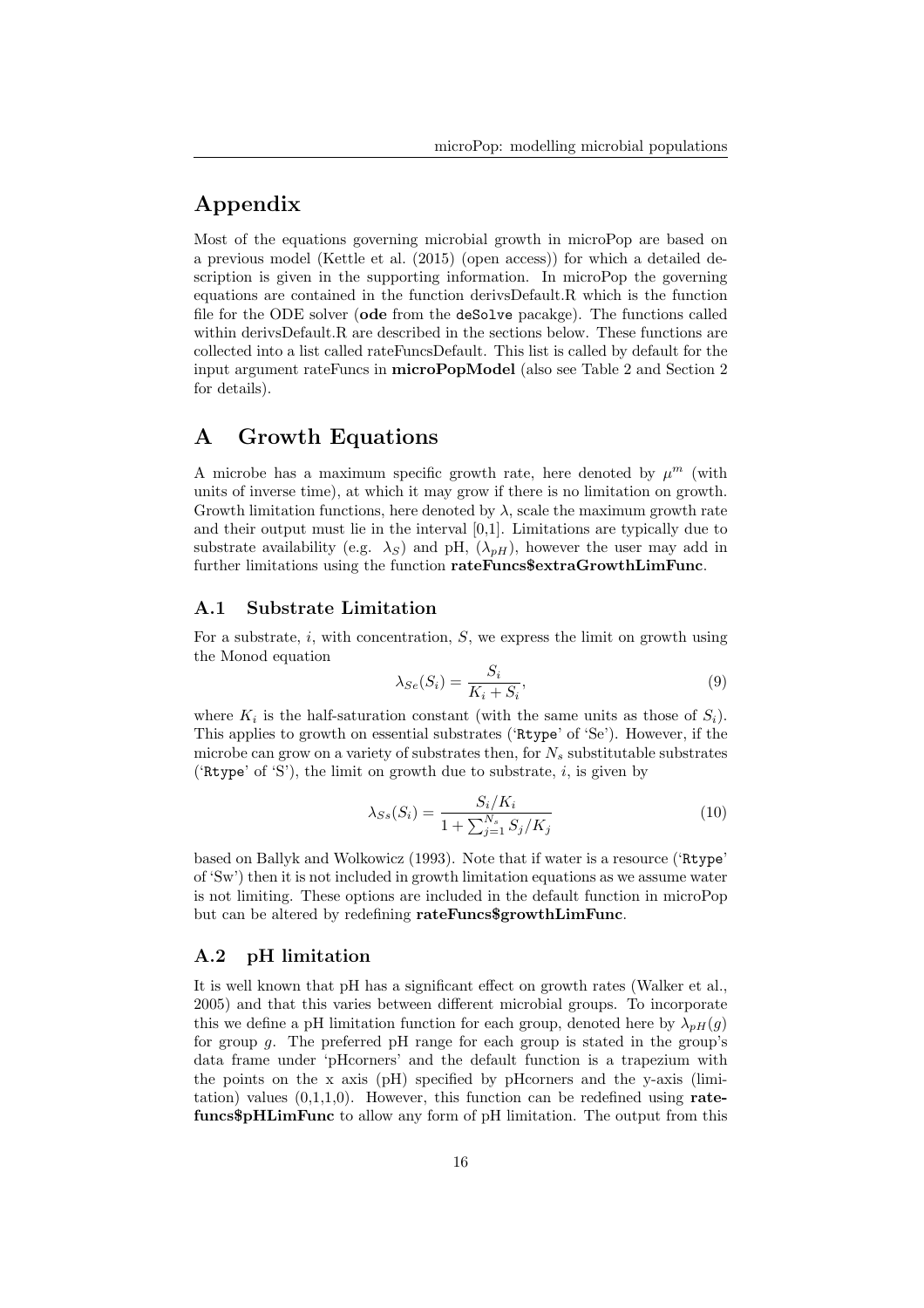function, which must lie between 0 and 1, is used to scale the specific growth rate,  $\mu$ , discussed in the previous section.

#### A.3 Combining growth on substrates

If there are  $N_s$  substrates they are combined in one of two ways. If the substrates are substitutable i.e. the microbes can grow on any of them, then, for group,  $q$ , we use,

$$
\mu_s = \lambda_{pH}(g) \sum_{i=1}^{N_s} \mu_i^m \lambda_{Ss}(S_i). \tag{11}
$$

If the substrates are essential i.e. there is no growth without all of them, then we use,

$$
\mu_e = \lambda_{pH}(g)\mu^m \prod_{i=1}^n \lambda_{Se}(S_i),\tag{12}
$$

where  $\prod$  indicates multiplication of the following terms; note  $\mu^m$  is not substrate specific. If the microbial group can grow on substitutable resources but also requires, or is boosted by, another resource,  $S_b$ , (which it can not grow on alone) then we define another growth limitation - that from the booster which is given by

$$
\lambda_b = f_b + (1 - f_b)\lambda_{Se}(S_b)
$$
\n(13)

where  $f_b$  is the fraction of the maximum growth achievable if the boosting resource is not present (i.e. when  $\lambda_{Se}(S_b) = 0$ ). Growth rate is given by

$$
\mu = \lambda_b \mu_s. \tag{14}
$$

Note that if water is a resource ('Rtype' of 'Sw') then it is not included in growth equations as we assume water is not limiting. To alter any of these expressions redefine rateFuncs\$combineGrowthLimFunc.

### B Resource Uptake

The rate of uptake of a resource,  $i$  is given by the microbial mass growth rate on that resource divided by the mass yield of microbes,  $Y_{X,i}^g$ , on that resource, i.e. the mass of microbial growth resulting from the consumption of 1 g of the resource. We use the superscript  $g$  to distinguish it from molar yield. Thus if the microbial concentration is  $X$  then the biological uptake rate of a substitutable resource,  $S_i$ , is

$$
\lambda_b \lambda_{pH}(g) \frac{\lambda_{S_s}(S_i) \mu_i^m}{Y_{X,S_i}^g} X.
$$
\n(15)

If there are multiple essential resources, then the uptake rate of essential resource i must be proportional to the uptake of the other resources according to the stoichiometry. To ensure the stoichiometric mass ratios are maintained we choose one of the substrates to be the 'key resource' (denoted  $S_k$ ), compute its uptake (shown in parentheses in the equation below) and then determine the uptake of the other substrates using

$$
\frac{m_i n_i}{m_k n_k} \left( \lambda_{pH}(g) \mu^m \frac{\lambda_{S_e}(S_k)}{Y_{X,S_k}^g} X \right), \tag{16}
$$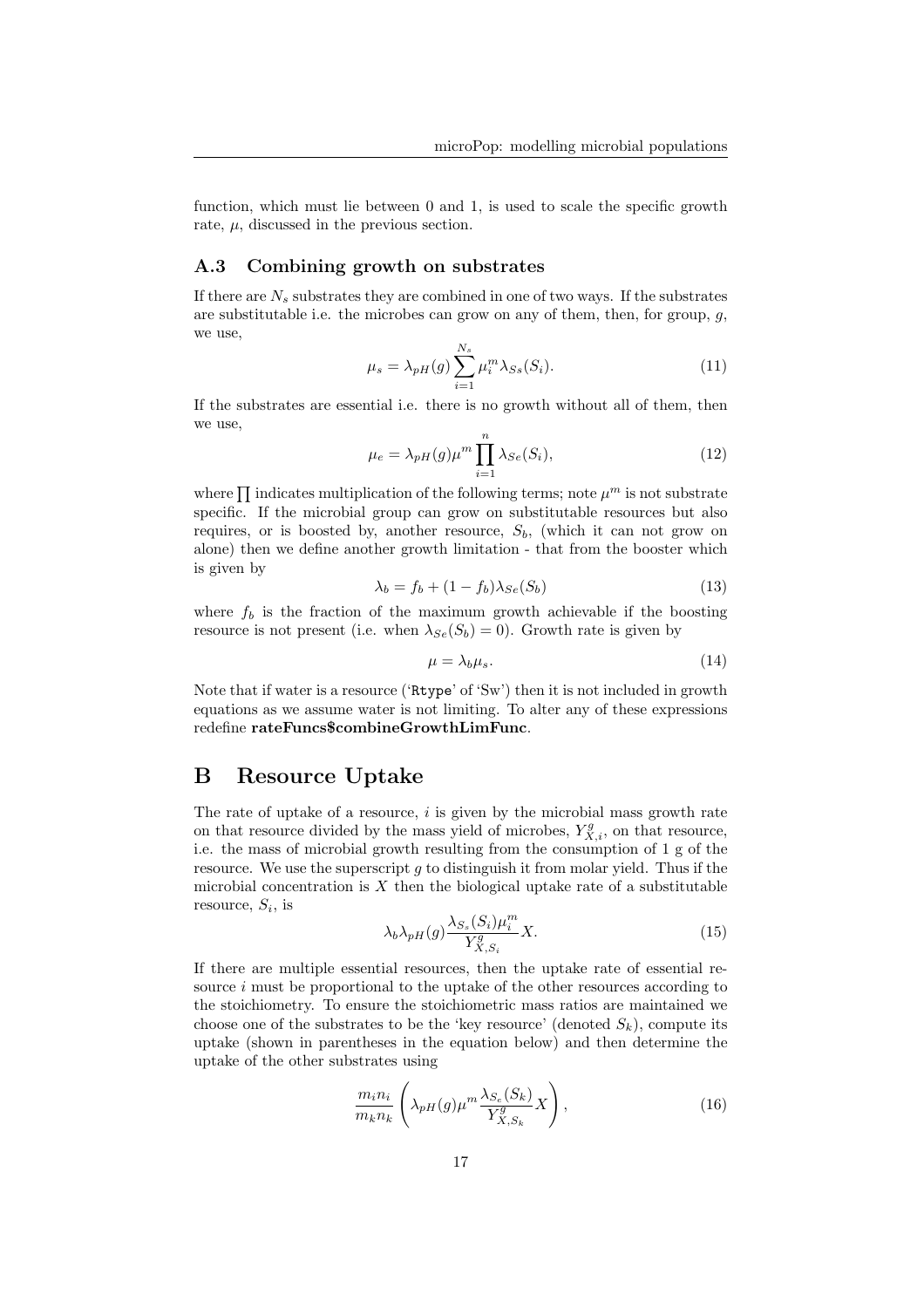where the molar mass of i is denoted  $m_i$  and the number of moles of i in the stoichiometry is  $n_i$ . If the substrate is a boosting resource then we compute the uptake rate of the substitutable resources (shown in square brackets in the equation below) and then use the mean of the stoichiometric masses of the substitutable resources, such that

$$
\frac{m_b n_b}{\frac{1}{n} \sum_{i=1}^n (m_i n_i)} \left[ \lambda_b \lambda_{pH}(g) \sum_{i=1}^n \left( \frac{\lambda_{S_s}(S_i) \mu_i^m}{Y_{X, S_i}^g} \right) X \right]
$$
(17)

Note that in the stoichiometries the substitutable resources are all regarded as hexose (or hexose equivalents) and therefore have the same  $m$  and  $n$  values. To alter any of these expressions redefine rateFuncs\$uptakeFunc.

If water is needed for growth and is included in the stoichiometry in the group data frame then we also compute the uptake of water. This is done in derivsDefault and is calculated using mass stoichiometric ratios.

# C Metabolite Production

When microbes grow on a substrate they release waste products (metabolites; 'Rtype' of 'P') which in some cases can become substrates for other microbes. The rate of production of these metabolites can be computed in two ways. Firstly if the stoichiometry also contains biomass product (e.g. as in Munoz-Tamayo et al. (2016); 'Rtype' of 'Pb') and if all of the substrates on the pathway are essential then the production rate is computed similarly to uptake rate such that the uptake rate of the key resource,  $U_k$ , is scaled by the mass stoichiometry ratio, e.g. for metabolic product,  $j$ , the production rate is,

$$
\frac{m_j n_j}{m_k n_k} U_k. \tag{18}
$$

However, if microbial growth is not included in the stoichiometry then, in order to conserve mass this must be substracted from total resource uptake and then the remaining mass is divided between the metabolites using stoichiometric ratios. If this case, if  $U_i$  is the uptake rate of substrate i, there are  $N_p$  metabolites, and  $N_s$  substrates and  $dX$  is the rate of microbial growth, then we estimate the production rate of metabolite  $j$  by

$$
\frac{m_j n_j}{\sum_{k=1}^{N_p} m_k n_k} (\sum_{i=1}^{N_s} U_i + U_w - dX) \tag{19}
$$

where  $U_w$  is the uptake rate of water if it is included in the group's stoichiometry. These expressions can be altered by redefining rateFuncs\$productionFunc.

The first method requires microbial growth to be contained in the stoichiometry. This is usually done by assuming that the molecular formula for microbiota is  $C_5H_7O_2N$  (Batstone et al., 2002) - the composition is given in detail in Table 3. Since this contains nitrogen, then the stoichiometries can no longer simply be carbohydrate based. Commonly ammonia is added to the stoichiometry to provide nitrogen. In our previous work (Kettle et al. (2015)) we do not include nitrogen but we assume that it is not limiting. Fortunately the errors introduced by using the approximation of Eq. 19, instead of stoichiometries which include microbial biomass, are very small due the following: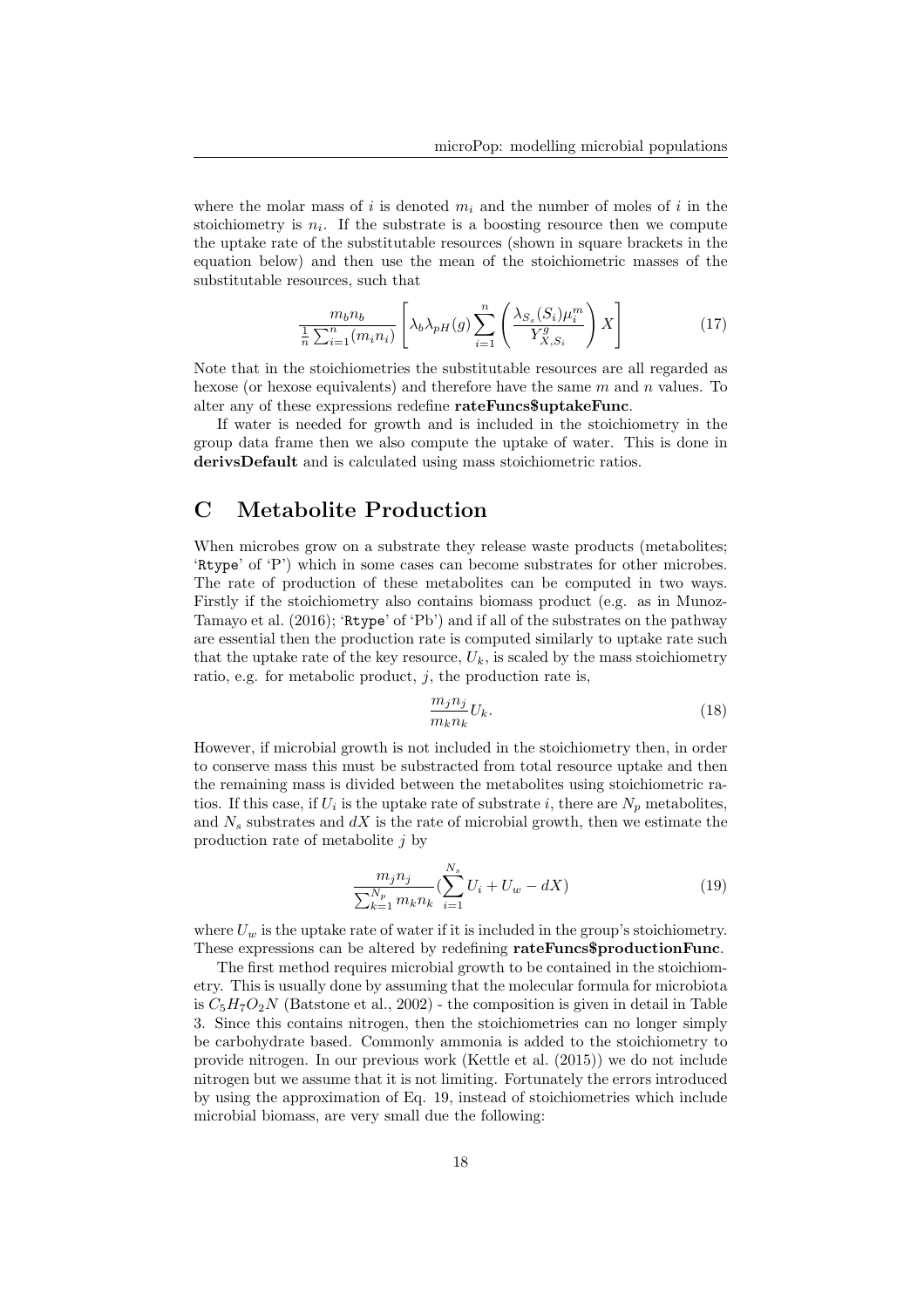Table 3: Composition of microbiota using the formula  $C_5H_7O_2N$  (Batstone et al., 2002).

| atom | molar mass (g) | number | mass<br>(g) | percentage mass $(\%$ |
|------|----------------|--------|-------------|-----------------------|
|      |                |        | ΟU          |                       |
|      |                |        | 32          | $28.3\,$              |
|      |                |        | L4.         | 12.4                  |
|      |                |        |             |                       |

- The values we use for the biomass yield on a substrate implicitly includes ammonia whether or not it is included in the stoichiometries. This also goes for other elements e.g. minerals etc that are not explicitly included.
- If ammonia  $(NH_3)$  and biomass are included in the stoichiometry and the molecular formula for biomass is  $C_5H_7O_2N$  (Batstone et al., 2002) then due to conservation of  $N$ , for 1 mole of biomass growth, 1 mole of ammonia is taken up and all of the  $N$  in the ammonia must go to biomass creation (not metabolite production). This means that the maximium mass of ammonia that can go to products for 1 mole of biomass growth is  $3 g$  (i.e.  $H_3$ ). Given 1 mole of biomass is 113 g (Batstone et al., 2002) and since mass yields (mass biomass/mass substrate) are typically well below 1 e.g. on hexose it is approx. 1/3, then substrate mass taken up for 1 mole of microbial growth, is 339 g, leaving 226 g for product formation thus the addition of 3 g from ammonia is negligible (approx.  $1\%$ ).

### D Growth on multiple paths

The previous sections all describe processes occuring on one metabolic pathway. However, some microbial groups will have multiple metabolic pathways. If this is the case then the total microbial growth for the group is a result of growth on each of these pathways. However, more metabolic pathways should not immediately mean more growth therefore we do not simply add the growth rates. Furthermore we also do not simply assume that the microbiota will divide their time equally between each of the pathways. Instead we assume that the more potential growth there is on a pathway the more the microbiota will prioritise it. In reality it may be that the microbiota will only grow on the favourable pathway and not at all on the others but at present we scale the growth on each pathway according to its fraction of the total growth. For example for growth  $\mu$  on three pathways the actual growth on pathway,  $\mu_i$ , is

$$
\frac{\mu_i}{\sum_{j=1}^3 \mu_j} \mu_i.
$$
\n(20)

This expression can be altered by redefining rateFuncs\$combinePathsFunc. However, it should be noted that complete pathway switching (e.g. where an if statement determines which pathway to choose) can lead to rapid rate changes creating a stiff system of ODEs. This can cause the ODE solver to fail or at the very least become extremely slow (different solver methods may be specified using odeOptions in microPopModel).